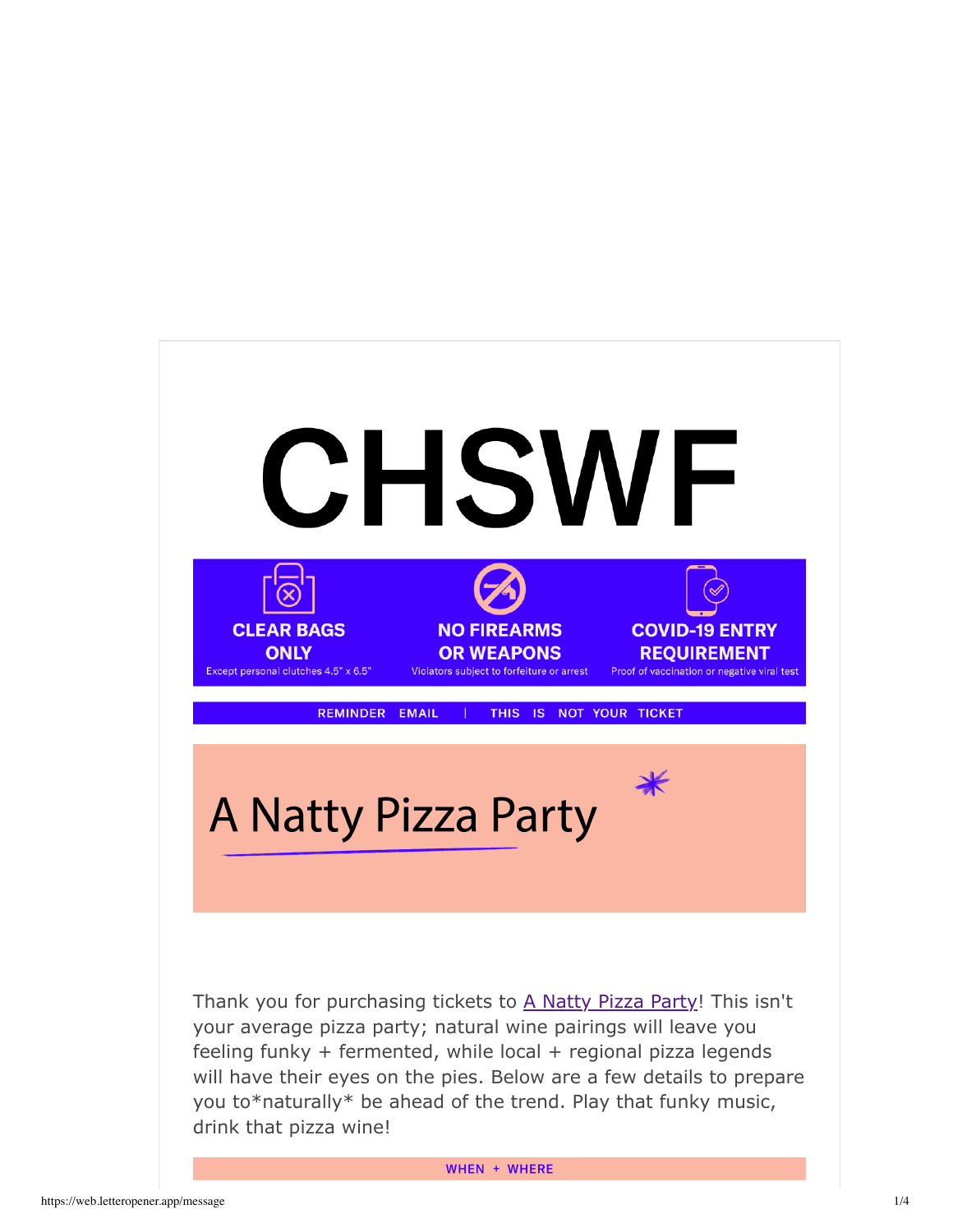- Date: Friday, March 4
- Time: 7:00 9:30 PM
- Location: Bodega on Camden Alley
- Address: 23 Ann St, Charleston, SC 29403

## **HEALTH + SAFETY**

Charleston Wine + Food is requiring all guests, staff, talent, and vendors to either: provide proof they are fully vaccinated against COVID-19 OR provide proof of a negative COVID-19 test, taken within 72 hours of each day you are attending. Entrance eligibility is checked at every Charleston Wine + Food event before guest tickets are scanned.

Get verified - Download the free Charleston Wine + Food app on Apple App Store or Google Play; Click the COVID-19 button on the left menu, and follow the prompts.

Visit our 2022 Health + Safety Policy for more information and details regarding COVID-19 entrance requirements.

# KNOW BEFORE YOU GO

-This event is all-inclusive: all food + beverage samples and experiences are included with the purchase of a ticket

- All guests must be 21+ (no infants, children, or pets)

- No backpacks, coolers, or large purses permitted; all bags + persons are subject to search

- ALL BAGS MUST BE CLEAR except for small personal clutches (no larger than  $4.5" \times 6.5"$ )

- Bring your printed or digital ticket via smartphone for entry. We recommend downloading the SquadUP app from the App Store (available via *iOS* and **Android**). If you lost your ticket and don't have the app, please visit SquadUP.com and follow the steps to retrieve your tickets

- Menus for each event can be accessed via the CHSWF app. Download the app and visit the event in the schedule for the linked menu

- Food allergies: accommodations cannot be made at this event

- All events will take place rain or shine; please plan accordingly

- Should this event sell out and have a waitlist demand, Lyte will accept returns until Friday, February 18. Beginning February 19, tickets to this event cannot be returned via Lyte

- **SCAN, SAMPLE, AND SIP**. You will notice QR codes on all food + beverage signage at this event. Scan the code, explore the full menu of offerings across the event, and keep a record of all you sampled + sipped for later!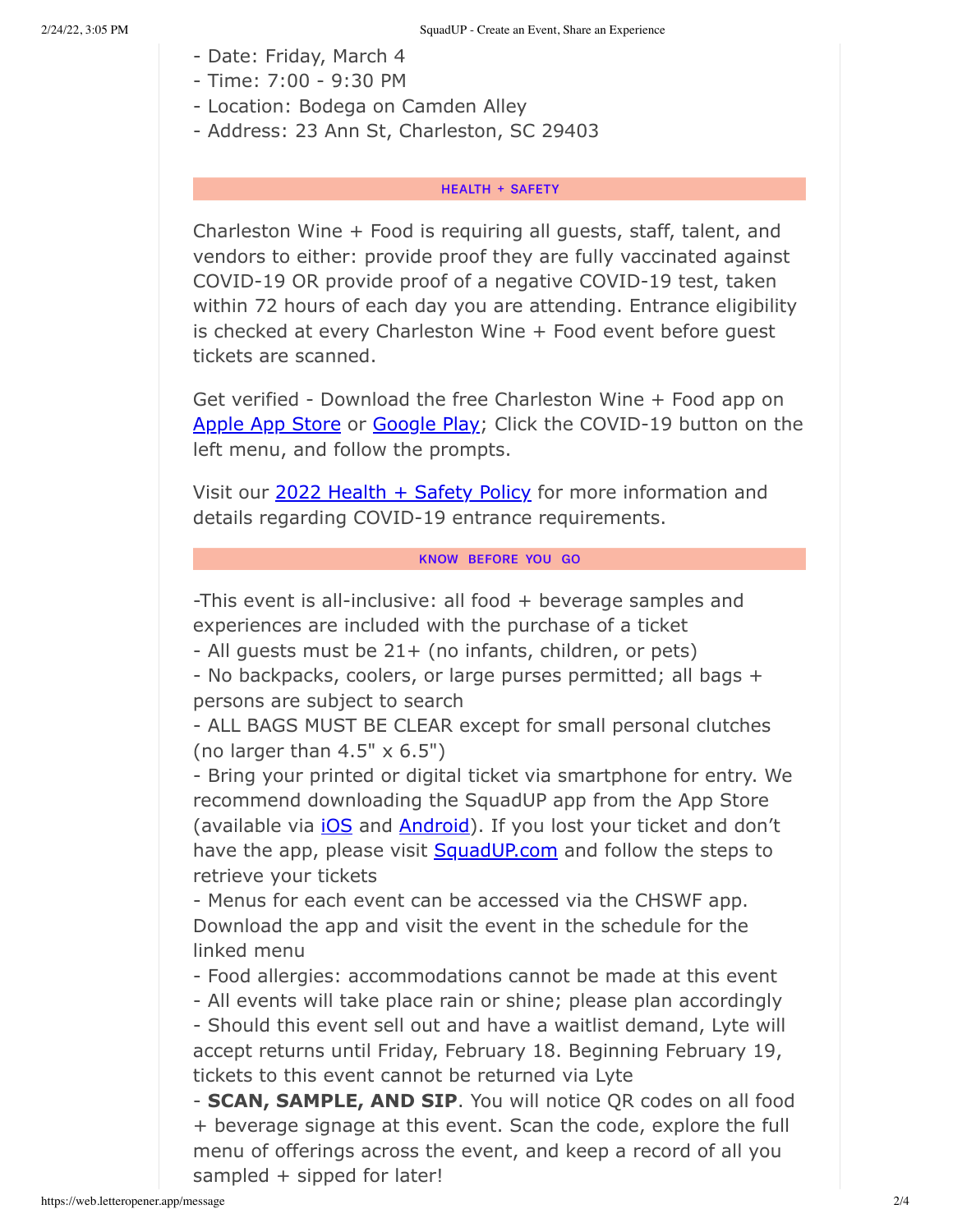**ATTIRE** 

The dress is casual for this event; wear something that makes you feel great + comfortable, keeping in mind this event takes place outdoors.

#### **TRANSPORTATION + PARKING**

There are a number of parking lots + garages located around Charleston. Look for the green "P" signs that indicate parking.

Street parking is also available in the surrounding neighborhoods. Meters must be paid daily (Monday - Saturday) 9:00 AM to 6:00 PM. For more information on parking and getting around during the festival, take a look at our FAQs.

Stay safe! Charleston Wine + Food does not want guests to drink + drive. We encourage our guests to utilize rideshare services, which you can download directly to your smartphone.

### WHAT DO I DO WHEN I ARRIVE?

Bodega on Camden Alley is accessible via Ann St between the Charleston Visitor Center Bus Shed and the Children's Museum of the Lowcountry. After parking or drop off, please follow event signage to the entrance. To expedite the check-in process, please have your ticket out and ready to be scanned – either pulled up on your phone (turn up the brightness!) or via good old-fashioned print out.

#### **APP-SOLUTELY!**

Charleston Wine + Food is excited to announce that we have an app! Available for both Apple and Android products, our app is free to download from the Apple App Store and Google Play Store.

#### SWEET SUSTAINABILITY

At Charleston Wine  $+$  Food we strive to produce a sustainable  $+$ environmentally friendly festival. Our sustainable practices include, but are not limited to the exclusive use of compostable or recyclable plateware; commemorative glassware at select events and recyclable glassware at others; oyster shell recycling; and sustainable sourcing. Help us reduce our carbon footprint by taking a moment to follow our recycling and composting instructions throughout the festival.